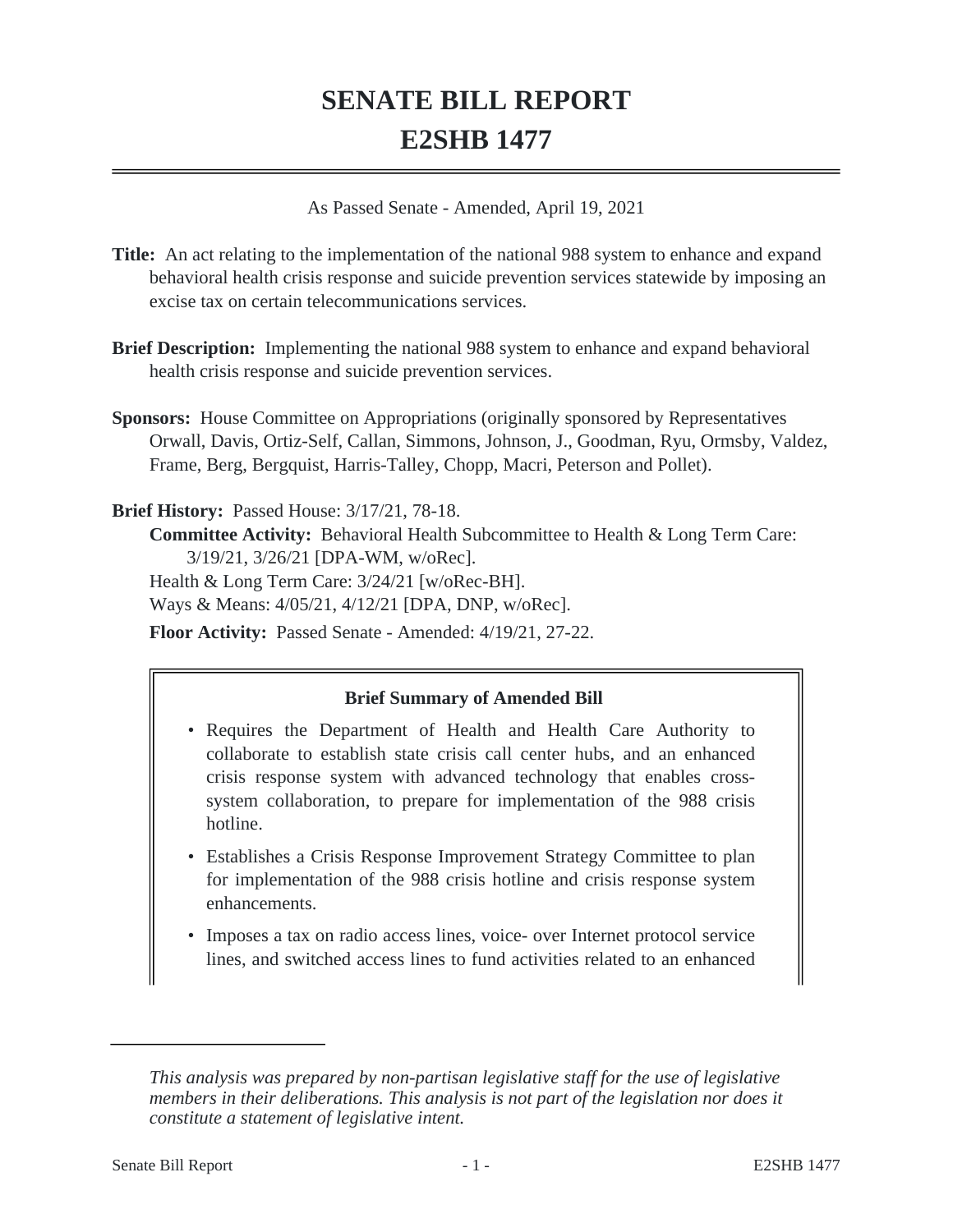# **SENATE COMMITTEE ON BEHAVIORAL HEALTH SUBCOMMITTEE TO HEALTH & LONG TERM CARE**

**Majority Report:** Do pass as amended and be referred to Committee on Ways & Means. Signed by Senators Dhingra, Chair; Frockt, Nobles and Warnick.

**Minority Report:** That it be referred without recommendation. Signed by Senator Wagoner, Ranking Member.

**Staff:** Kevin Black (786-7747)

## **SENATE COMMITTEE ON WAYS & MEANS**

#### **Majority Report:** Do pass as amended.

Signed by Senators Rolfes, Chair; Frockt, Vice Chair, Capital; Robinson, Vice Chair, Operating & Revenue; Carlyle, Conway, Darneille, Dhingra, Hunt, Keiser, Liias, Pedersen, Van De Wege and Wellman.

#### **Minority Report:** Do not pass.

Signed by Senators Wilson, L., Ranking Member; Brown, Assistant Ranking Member, Operating; Honeyford, Assistant Ranking Member, Capital; Schoesler, Assistant Ranking Member, Capital; Braun, Gildon, Mullet, Muzzall and Rivers.

**Minority Report:** That it be referred without recommendation.

Signed by Senators Hasegawa, Wagoner and Warnick.

**Staff:** Corban Nemeth (786-7736)

**Background:** Behavioral Health Crisis Services. Crisis mental health services are intended to stabilize a person in crisis to prevent further deterioration, provide immediate treatment and intervention, and provide treatment services in the least restrictive environment available. Substance use disorder detoxification services are provided to persons to assist with the safe and effective withdrawal from substances. Behavioral health crisis services include crisis telephone support, crisis outreach services, crisis stabilization services, crisis peer support services, withdrawal management services, and emergency involuntary detention services.

Behavioral health administrative services organizations (BH-ASOs) are entities contracted with the Health Care Authority to administer certain behavioral health services and programs for all individuals within a regional service area, including behavioral health crisis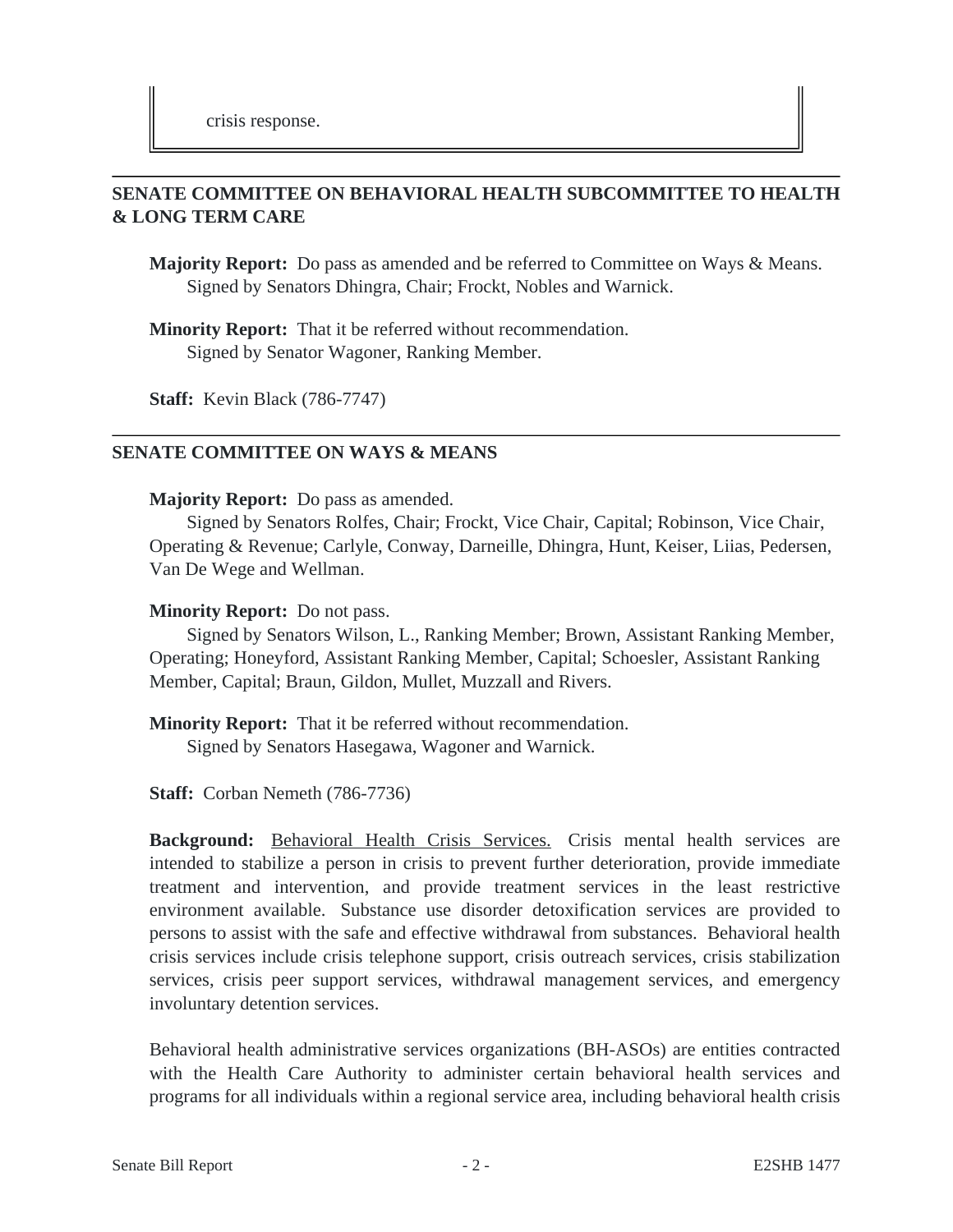services and the administration of the Involuntary Treatment Act. Each BH-ASO must maintain a behavioral health crisis hotline for its region.

National Suicide Prevention Hotline. The Substance Abuse and Mental Health Services Administration (SAMHSA) partially funds the National Suicide Prevention Lifeline (Lifeline). Lifeline is a national network of about 180 crisis centers linked by a single tollfree number, available to people in suicidal crisis or emotional distress. When a person calls the number, the call is routed to a local crisis center based upon the caller's area code. Counselors at the local crisis center assess callers for suicidal risk, provide crisis counseling services and crisis intervention, engage emergency services when necessary, and offer referrals to behavioral health services. SAMHSA and the Department of Veterans Affairs have established the Veterans Crisis Line which links veterans with suicide prevention coordinators. In Washington, there are currently three local crisis centers participating in Lifeline.

In October 2020, Congress passed the National Suicide Hotline Designation Act of 2020 (act). The act designates the number 988 as the universal telephone number within the United States for accessing the National Suicide Prevention and Mental Health Crisis Hotline system maintained by Lifeline and the Veterans Crisis Line. The act expressly authorizes states to collect a fee on commercial mobile services or Internet protocol-enabled voice services for ensuring the efficient and effective routing of calls made to the 988 National Suicide Prevention and Mental Health Crisis Hotline to an appropriate crisis center; and personnel and the provision of acute mental health crisis outreach and stabilization services by directly responding to calls to the crisis centers.

**Summary of Amended Bill:** The Health Care Authority (HCA) must collaborate with the Department of Health (DOH) to establish state crisis call center hubs and an enhanced crisis response system. DOH must take primary responsibility for designating crisis call center hubs. HCA must take primary responsibility to develop the crisis system and support the work of the crisis call center hubs.

DOH must:

- provide adequate funding to achieve a 90 percent in-state call response rate for Lifeline calls by July 16, 2022, anticipating an expected increase in call volume based on the implementation of the 988 crisis hotline, and to achieve an in-state call response rate of at least 95 percent by July 1, 2023;
- adopt rules for designation of crisis call center hubs by July 1, 2023, allowing for designation of hubs by July 1, 2024;
- establish training requirements for crisis response workers at crisis call center hubs that require at least a bachelors or masters level of education or an approved apprenticeship program with specified competencies and training requirements, require call center staff to coordinate with certified peer counselors as available, and include a path for continued employment and skill advancement for experienced crisis call center employees; and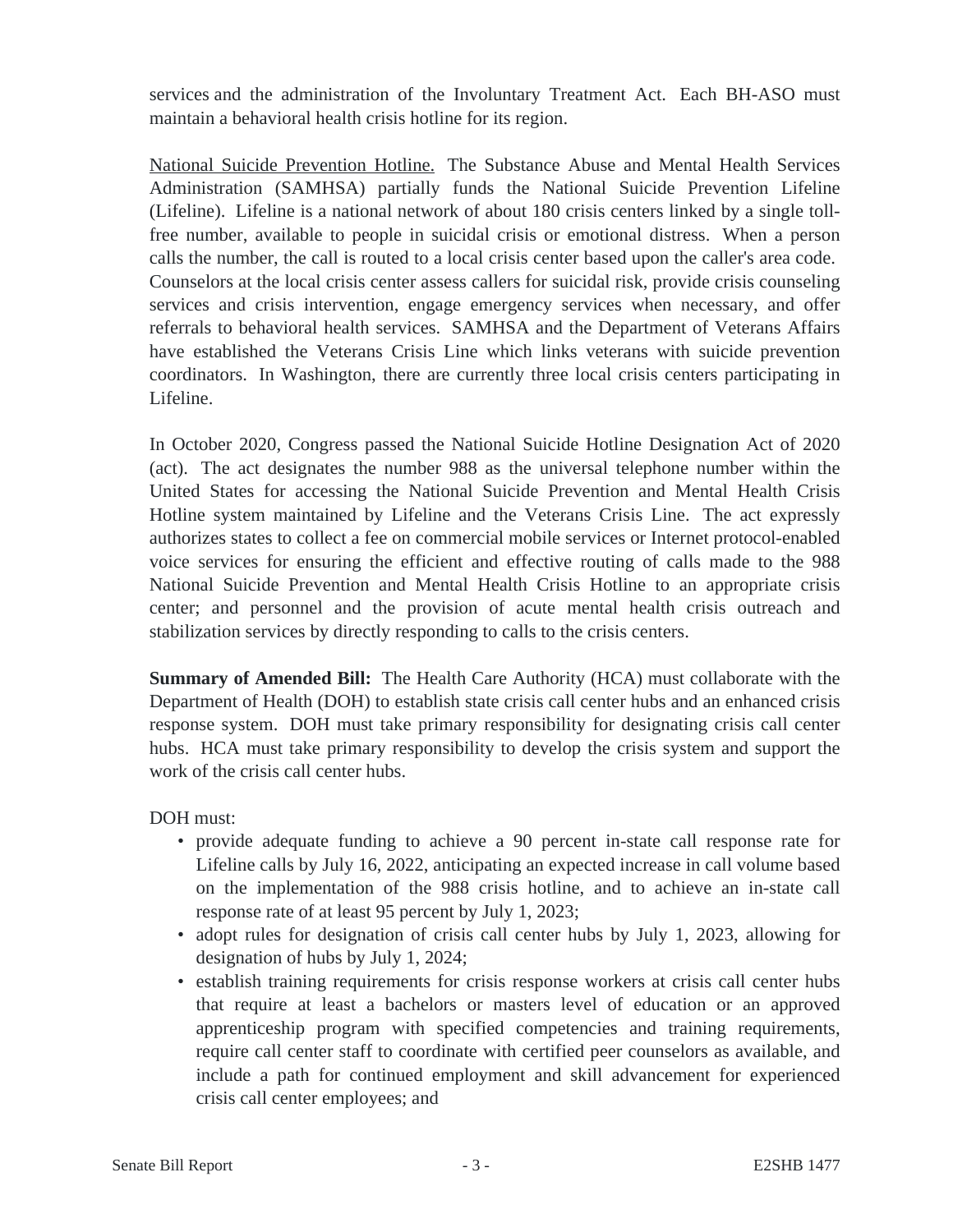• collaborate with HCA, the Lifeline, and veteran's crisis line networks to assure consistency of public messaging about the 988 crisis hotline.

DOH and HCA must coordinate to develop the technology and platforms necessary to manage and operate the behavioral health crisis response and suicide prevention system, including:

- a new technologically advanced behavioral health crisis call center system developed by DOH which can receive assistance requests through calls, texts, chats, and other similar methods of communication and uses technology which is interoperable across crisis and emergency response systems such as 911 and 988; and
- a behavioral health integrated client referral system developed by HCA capable of providing system coordination information to crisis call center hubs and other entities involved in behavioral health care, including:
	- 1. real-time bed availability for all behavioral health bed types, and
	- 2. real-time information relevant to the coordination of behavioral health crisis response services, including information about less restrictive alternative treatment orders and mental health advanced directives, and information necessary to collaborate with emergency departments, providers, and payers within the system to establish a safety plan for the person and facilitate their transition to follow-up noncrisis care.

The technology platforms must include:

- access to real-time information related to the coordination of behavioral health crisis response services;
- capability to request deployment of appropriate crisis response services, including mobile rapid response crisis teams, corresponder teams, designated crisis responders, mobile integrated health teams, or fire department CARES programs and track them through global positioning technology;
- means to track the outcome of the 988 call to enable appropriate follow-up, crosssystem coordination, and accountability, including the means to document immediate services dispatched, reports generated, and whether the caller was successful in making the transition to the next level of care;
- the means to provide geographically, culturally, and linguistically appropriate services to persons who are part of high-risk populations or need specialized services or accommodations; and
- consultation with tribal governments to ensure coordinated care in a government-togovernment relationship, with access to dedicated services for tribal members.

DOH and HCA must collaborate with the State Enhanced 911 Coordination Office, Emergency Management Division, and Military Department to assure cohesive interoperability and develop common training programs, operations strategies, and establish efficient, equitable access to resources via crisis hotlines.

HCA must: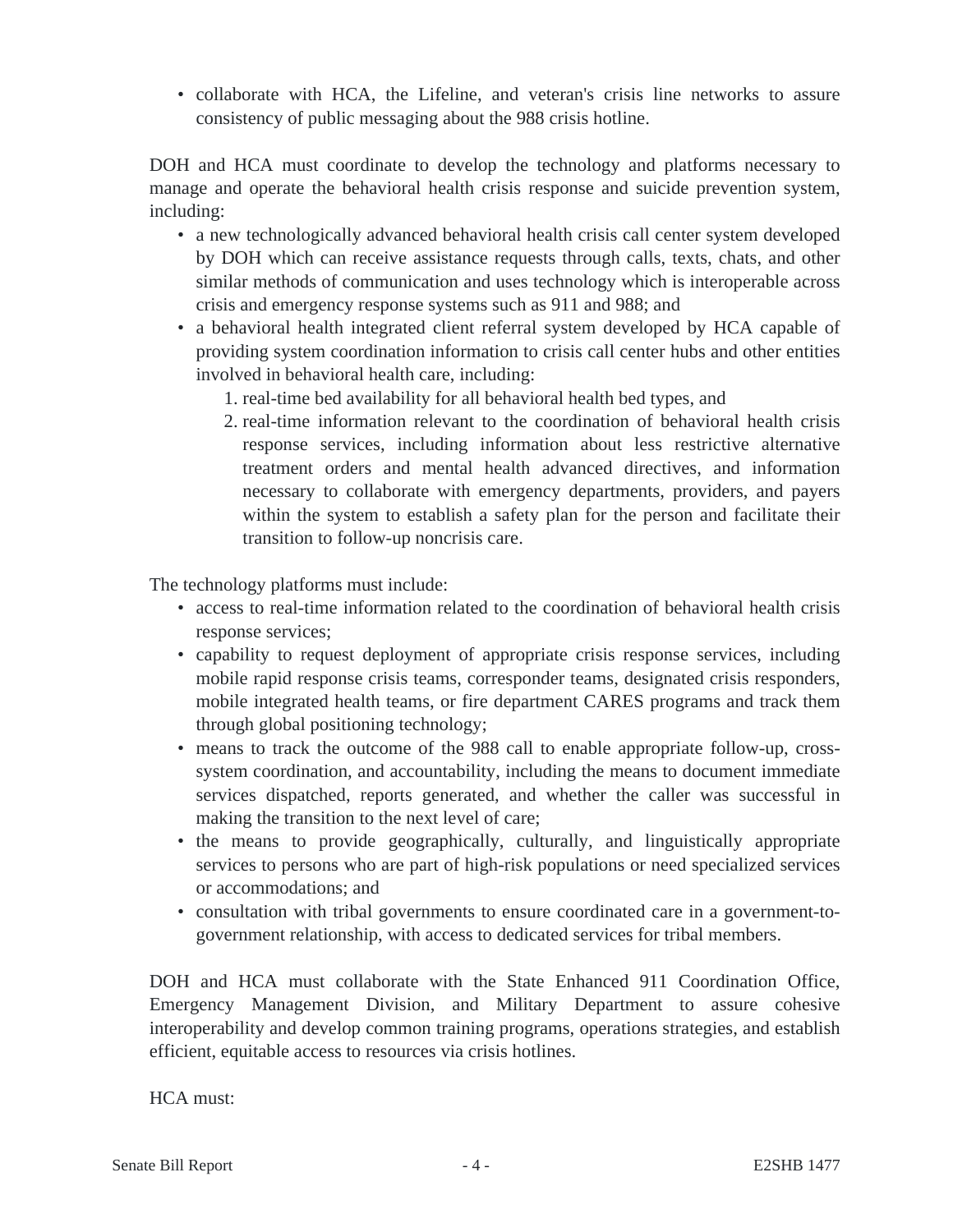- collaborate with county authorities and BH-ASOs to develop procedures to dispatch behavioral health crisis services in coordination with crisis call center hubs;
- establish formal agreements with managed care organizations and BH-ASOs to arrange next-day appointments for persons contacting 988 experiencing urgent, symptomatic behavioral health care needs;
- create best practice guidelines by July 1, 2023, for deployment of appropriate and available crisis response services by crisis call center hubs that minimize nonessential reliance on emergency room services and the use of law enforcement;
- develop procedures to allow appropriate information sharing and communication across crisis and emergency response systems; and
- establish guidelines to appropriately serve high-risk populations for crisis response. These guidelines must be designed to promote behavioral health equity with regard to race, ethnicity, gender, socioeconomic status, sexual orientation, and geographic location, including training requirements and procedures to provide linguistically and culturally competent care. HCA must establish guidelines that minimize nonessential reliance on emergency room services and use of law enforcement, considering input from relevant stakeholders and the interim committee.

Crisis call center hubs must:

- contract with DOH to meet specified requirements;
- have an active agreement with Lifeline;
- meet Lifeline best practices guidelines for operational and clinical standards; and
- connect persons who contact the 988 crisis hotline with geographically, culturally, and linguistically appropriate services.

When acting in their statutory capacities, the state, DOH, HCA, State Enhanced 911 Coordination Office, Emergency Management Division, Military Department, other state agencies, and their officers, employees, and agents are deemed to be carrying out duties to the public in general and not to any individual person or class of persons. Crisis call centers are deemed to be independent contractors, separate and apart from DOH and the state.

Crisis Response Improvement Strategy Committee. The Office of Financial Management must contract with the Behavioral Health Institute at Harborview Medical Center to staff and facilitate a Crisis Response Improvement Strategy Committee (CRIS) for the purpose of developing an integrated behavioral health crisis response system. CRIS must have 36 members appointed or requested by HCA representing specified groups, including four legislative members appointed by their respective caucuses. CRIS must have a steering committee consisting of five specified members, which shall convene meetings, set agendas, form subcommittees, including five subcommittees specified by statute, and choose three co-chairs for CRIS from among their members. CRIS must be open to public testimony, develop a comprehensive assessment of the behavioral health system including identification of goals and outcome measures, and develop recommendations to be reported to the Governor and Legislature by January 1, 2022, January 1, 2023, and January 1, 2024, in many areas, including: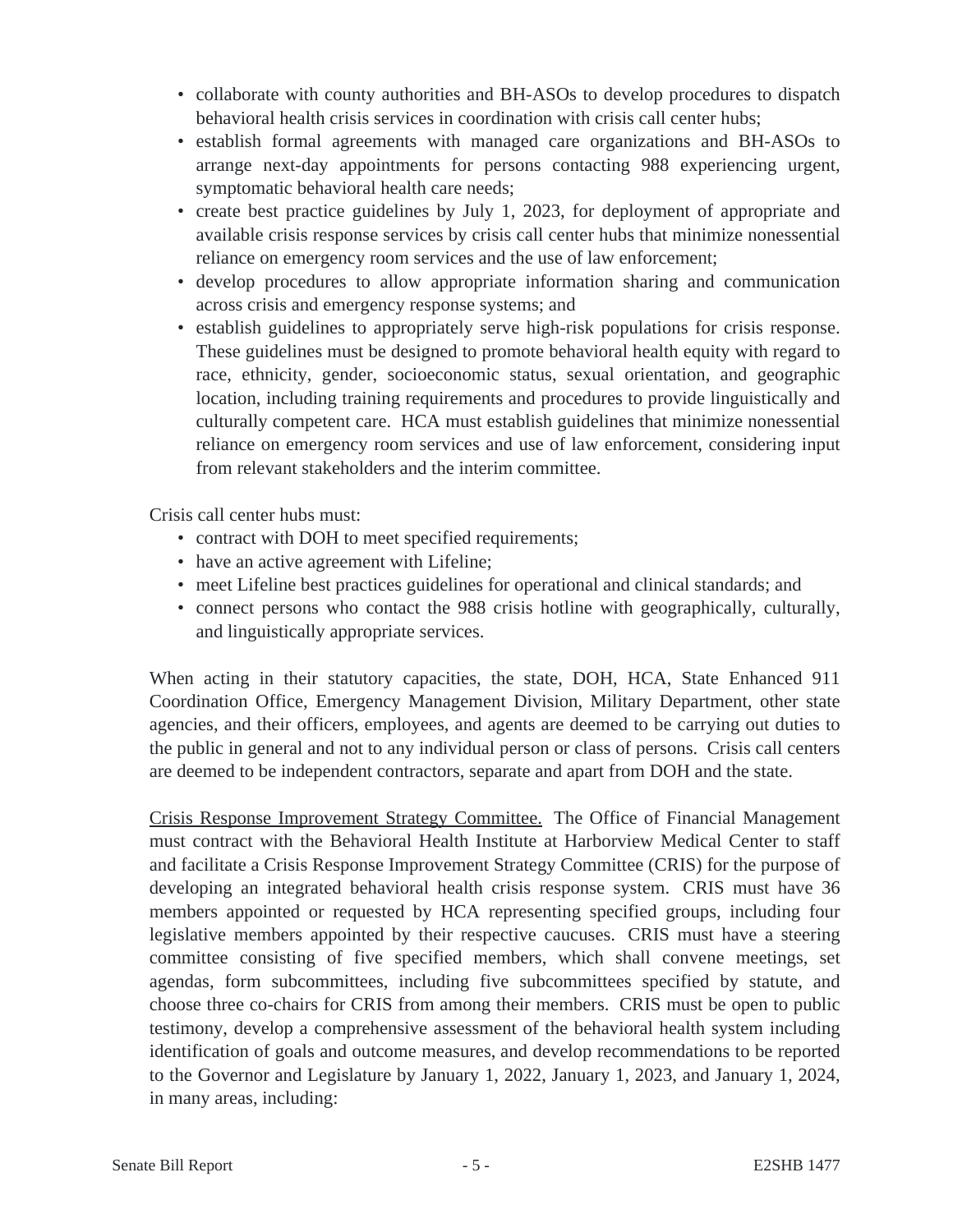- strategies, funding sources, and cost estimates to provide for equitable distribution of statewide behavioral health crisis services;
- a vision for an integrated crisis network addressing the needs of distinct communities, including youth, geriatric populations, American Indians and Alaska Natives, LGBTQ youth, persons in the agricultural community;
- recommendations for ensuring equity;
- quantifiable goals for provision of statewide behavioral health crisis services, including a plan for establishing outcome measures and improvement targets;
- a work plan with implementation timelines for the bill requirements;
- a study of the components required to implement the specifications for the behavioral health crisis call center platform;
- requirements for health plans, managed care organizations, and BH-ASOs;
- allocation of funding responsibilities between public and private insurers; and
- the composition of a statewide behavioral health crisis response oversight board.

Annual Report. DOH and HCA must provide an annual report of the 988 crisis hotline usage, call outcomes, and crisis services staring in November 2023.

Project Coordinator. The Governor must appoint a 988 Hotline and Behavioral Health Crisis System Coordinator to provide project coordination and oversight for the implementation of this act and other projects supporting the behavioral health crisis system, with the position to expire on June 30, 2024.

Technical and Operational Plan. DOH and HCA must create a sophisticated technical and operational plan describing features related to the development of technology platforms and protocols for the protection of client information. A draft plan must be submitted to the Governor and specified Legislative committees by January 1, 2022, and a final plan by August 1, 2022. An appropriation of \$500,000 to HCA from the General Fund is provided for a consultant to critically analyze the development and implementation technology and platforms and operational challenges to best position the technology solutions for success.

988 Behavioral Health Crisis Response and Suicide Prevention Line Tax. A tax is imposed on radio access lines, voice over Internet protocol service lines, and switched access lines purchased or subscribed to by state residents of \$0.24 per line per month beginning October 1, 2021, and increasing to \$0.40 on January 1, 2023. Collection and penalty provisions are provided. Proceeds must be deposited in a Statewide 988 Behavioral Health Crisis Response and Suicide Prevention Line Account. Expenditures from the account must be used to ensure the effective routing of 988 crisis hotline calls and for personnel and services provided directly in response to 988 calls. Moneys from the account may not be used to supplant general fund appropriations for behavioral health services or for Medicaid-covered services provided to Medicaid enrollees. A preemption clause prevents any city or county from imposing an additional line tax for purposes similar to this act.

Monitoring Crisis System Funding. The steering committee of the CRIS Committee must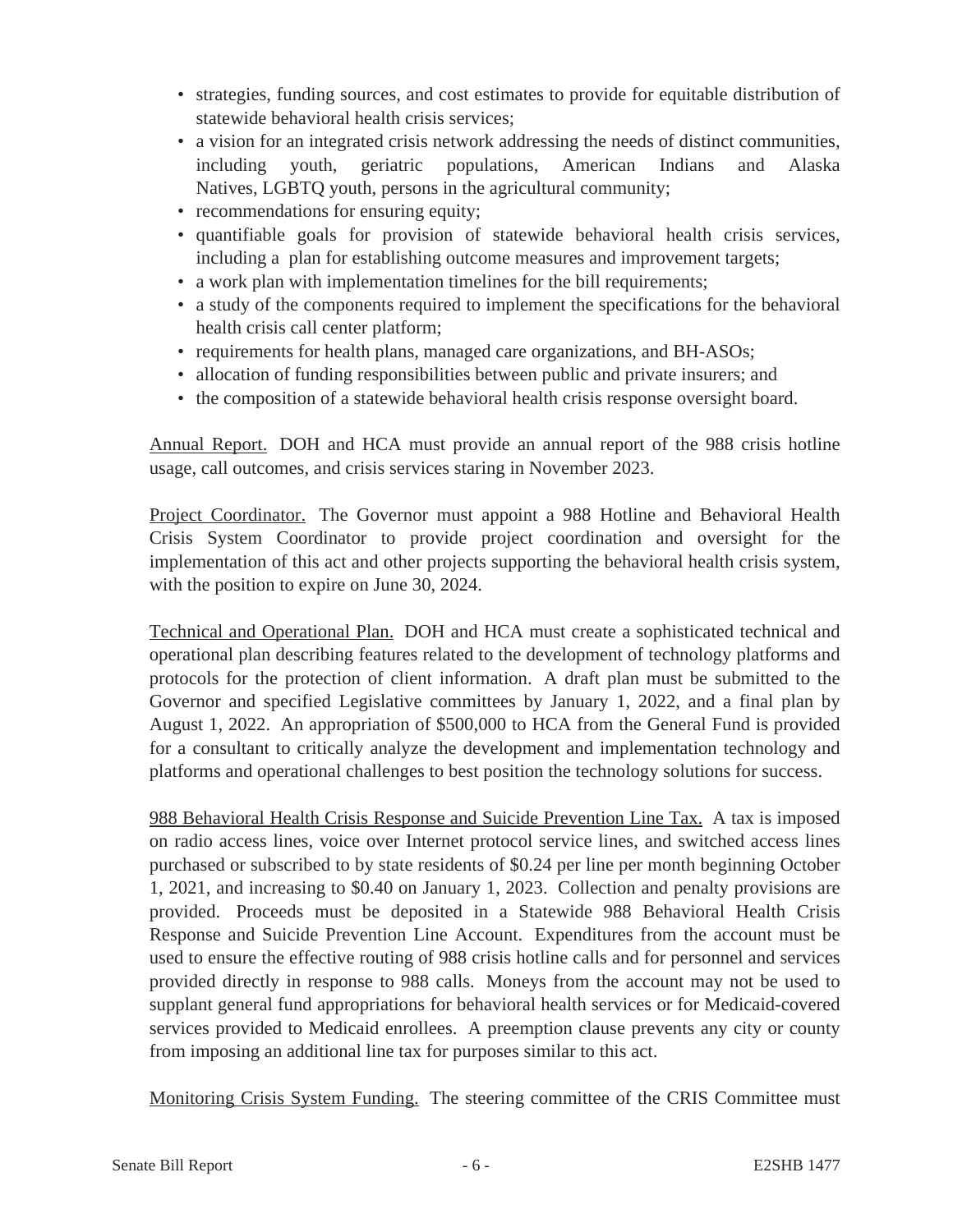monitor and make recommendations related to the use of funds in the account, and identify potential options to reduce the tax if feasible, or use the proceeds to fund mobile rapid response crisis teams or other behavioral health first responder services recommended by the CRIS Committee. The steering committee must submit recommendations to the Governor and the Legislature by January 1, 2022, and January 1, 2023.

The Joint Legislative Audit and Review Committee must schedule an audit following full implementation of this act to provide transparency how funds from the account have been expended, and determine whether funds were used to supplement, rather than supplant baseline services. The audit report must be provided by November 1, 2027, and include recommendations.

**Appropriation:** \$500,000 is appropriated to HCA from the General Fund.

**Fiscal Note:** Available.

## **Creates Committee/Commission/Task Force that includes Legislative members:** Yes.

**Effective Date:** The bill contains several effective dates. Please refer to the bill.

**Staff Summary of Public Testimony on Engrossed Second Substitute Bill (Behavioral Health Subcommittee to Health & Long Term Care):** *The committee recommended a different version of the bill than what was heard.* PRO: One in four police shootings involve people with behavioral health disorders. Our state has a higher rate of suicide than the national average, with a 36 percent increase in suicides over the last decade. Suicides are higher for veterans, American Indians and Alaska Natives, LGBTQ youth, and for people living in rural areas. With 988 we can create a responsive, robust, caring system that will save lives. We are trying to right size between the skills needed, costs, and demands. We live in a great innovation state and we need to invest in the technology. My husband died because of stigma. It is very important to pay crisis system workers a living wage, and embed peers deeply in the system. Crisis centers are pivotal. This will help develop smarts in the community about access to care. Our system is broken and it does not work. My wife never got the critical care she needed. She was evaluated as high risk, and still discharged with no plan, outreach, or follow up. Fixing this requires money and requires effort. The tax is necessary to sustain the system. Taxes should prioritize the needs of citizens. Folks with substance use disorders have greater needs than ever. Alcohol sales are up; addictions are increasing. This will save dollars downstream by getting people the help they need in advance. We can not talk about behavioral health without talking about racism, discrimination, and inequity. What is the value of a human life? My experience with the crisis system created layers of trauma on top of post-traumatic stress disorder. CAHOOTS is a crisis intervention that puts crisis workers in the driver's seat of crisis response. We cannot stand still. The fragmented, confusing crisis system did not serve my son, who died by suicide two years ago. The system requires profound levels of illness and yet response is slow and people are under served. We must charge forward so the 988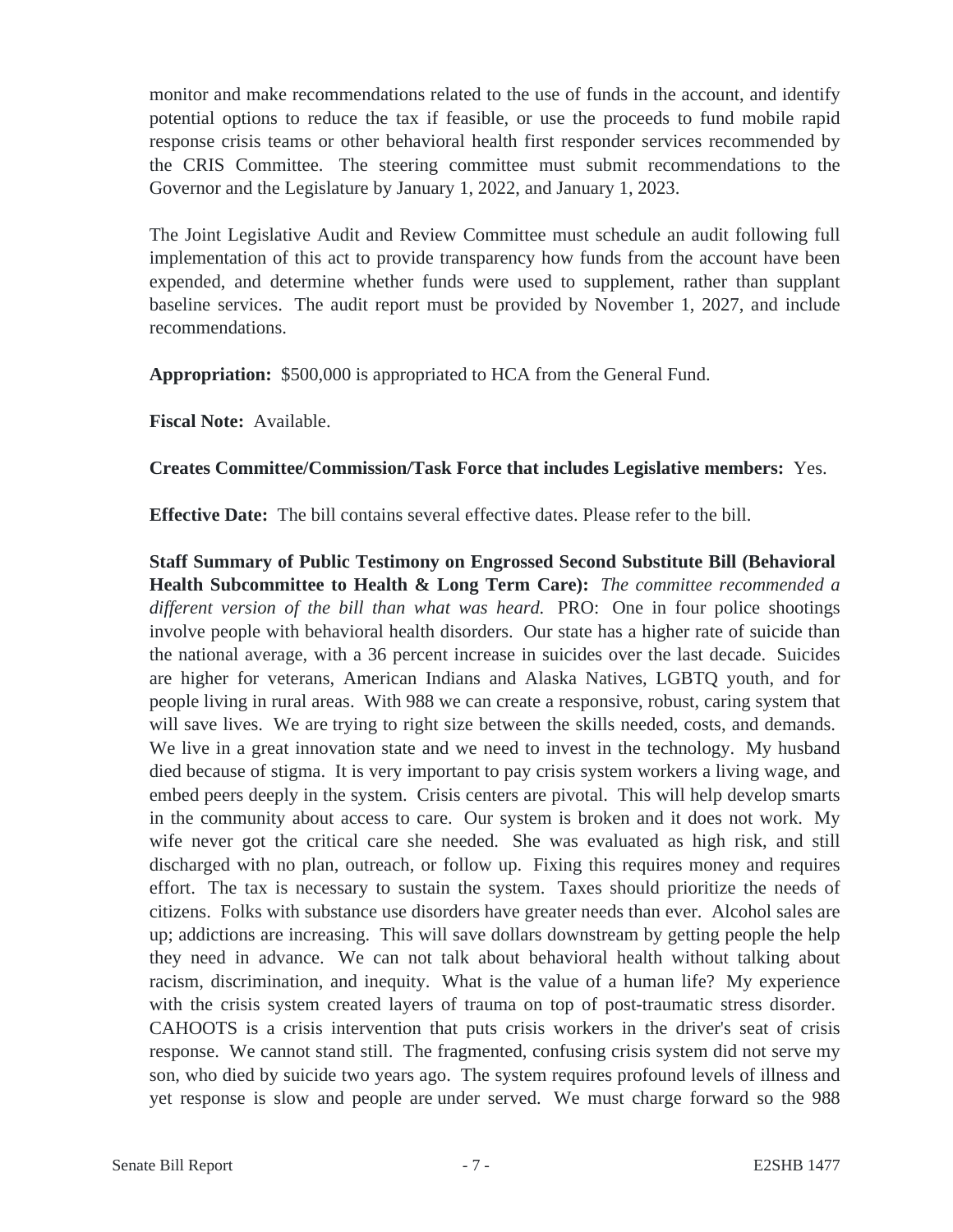hotline serves as a foundation for a more functional system. There is a role for private insurance in responding to behavioral health needs. We must ensure private health insurers meet their obligations with respect to linkages to follow-up care, care coordination, and system funding. We need to work on compliance with behavioral health parity laws. Calling 911 puts a caregiver of a person with psychosis into an explosive situation. These encounters are deeply traumatic. We must stop the criminalization of mental illness and put treatment first. Emergency departments consistently fail to admit patients who should be admitted, and the result is suicide. Our crisis center works hard but people often do note get the help they need. Inadequate crisis center funding contributes to barriers accessing the crisis system. This bill has continued to improve throughout the legislative process. Behavioral health providers must be on the CRIS. We are concerned about the lack of references in the bill to designated crisis responders. We need to recruit and retain a community behavioral health workforce. A behavioral health-specific crisis response service will help everyone in our state. The difficulty of finding an outpatient behavioral health provider is really overwhelming. Making that search easier would bring enormous benefits, but will take dedicated work. The 211 system wants to be technologically interconnected with these systems. We need dedicated funding for the services, as well as the call lines. It does no good to have a 988 system that refers to nowhere.

OTHER: Thank you for the hard work and the improvements in this bill. This bill requires close collaboration, new technology, and fiscal support. This bill supports the goals in our suicide prevention plan, and will save lives. Washington has been an leader in 988. We have a planning grant and are engaging in early collaboration to lay the groundwork. We feel the urgency of this moment because the crisis system is failing so many of us. We need clear direction, vision, and funding. How will this work? We must think through the necessary components and capabilities. Single bed certifications are not real behavioral health beds. Hospitals need a seat at the table. Emergency department are the front door to crisis care. This will take all of us working together. Some requirements are so broad that they will undermine the central goal of getting 988 up and running by the required date. Health information interoperability is complex and the timeline for implementing health information exchange technology is too aggressive. The functions proposed to be funded by the 988 fee are too broad. The fee should support equipment and direct costs of taking and routing calls, including training of call center personnel. Washington wireless consumers pay 29 percent of their bills in government taxes and fees, the third highest government tax and fee burden in this country. This legislative session has been brutal on taxes—billions and billions of dollars. There are other places to get this money.

**Persons Testifying (Behavioral Health Subcommittee to Health & Long Term Care):** PRO: Representative Tina Orwall, Prime Sponsor; Abraham Dairi, citizen; Laura Van Tosh, citizen; Reagan Dunn, King County Council; Justine McClure, American Foundation for Suicide Prevention; Jennifer Stuber, Forefront Suicide Prevention, University of Washington; Nick Federici, Pioneer Human Services & Washington 211; Jane Beyer, Office of the Insurance Commissioner; Levi Van Dyke, Volunteers of America Western Washington; Melanie Smith, NAMI Washington; Dr. Donald Ross, King County Medical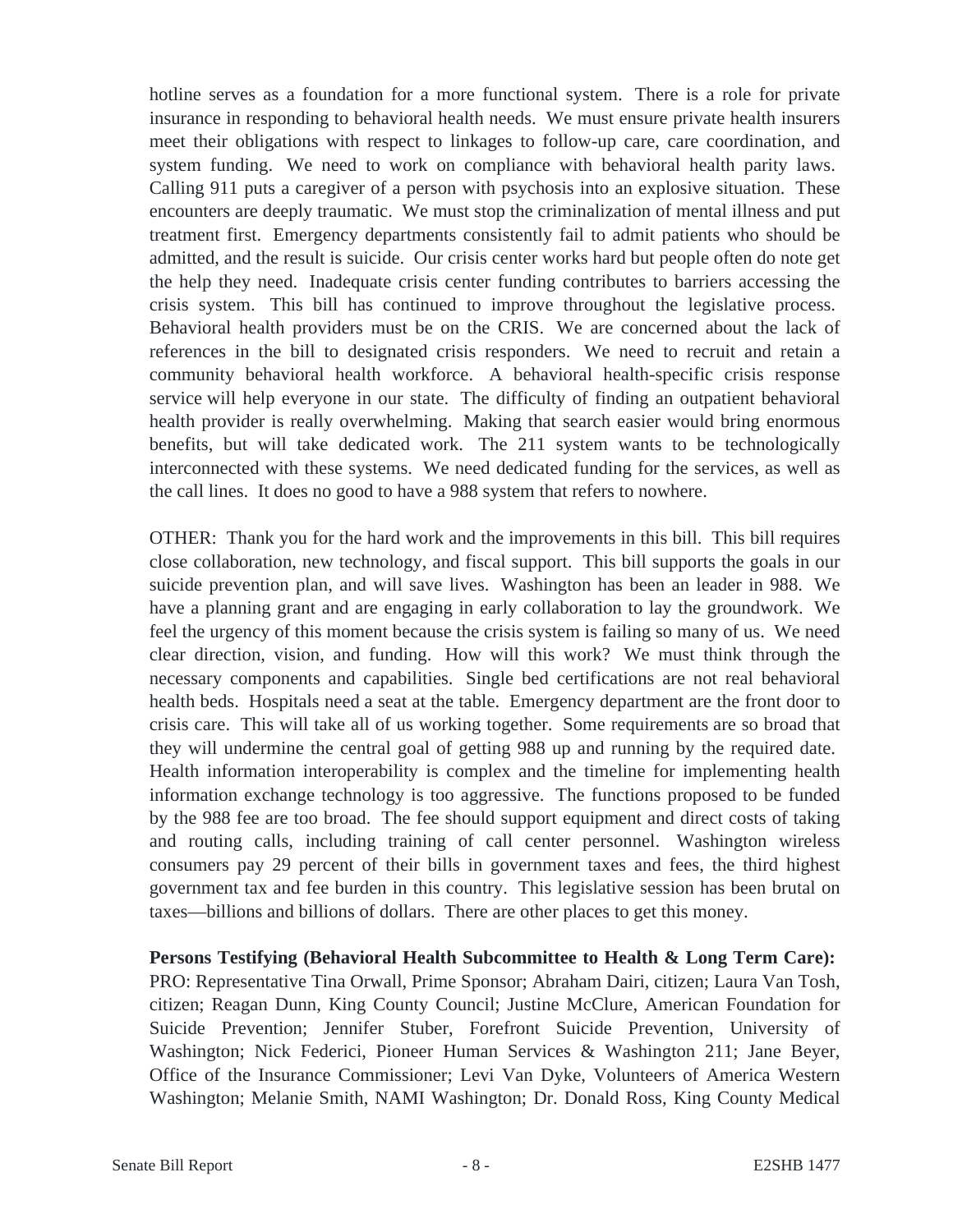Society; Joan Miller, Washington Council for Behavioral Health; Jerri Clark, MOMI—Mothers of the Mentally Ill; Brad Banks, Behavioral Health Administrative Services Organizations; Paula Sardinas, Washington Build Back Black Alliance.

OTHER: Gerry Keegan, CTIA; Jeff Pack, Washington Citizens Against Unfair Taxes; Chris Bandoli, Association of Washington Healthcare Plans; Jaclyn Greenberg, Washington State Hospital Association; Keri Waterland, Washington State Health Care Authority; Daisye Orr, Washington State Department of Health.

# **Persons Signed In To Testify But Not Testifying (Behavioral Health Subcommittee to Health & Long Term Care):** No one.

**Staff Summary of Public Testimony on Bill as Amended by Behavioral Health Subcommittee to Health & Long Term Care (Ways & Means):** *The committee recommended a different version of the bill than what was heard.* PRO: There is a complete breakdown in the continuum of care for emergency response to suicide. My wife committed suicide six months ago. This tax would actually help constituents. This bill will provide help for Washingtonians. Response teams are unarmed and trained in deescalation techniques. This proposed system will help chip away at devastating suicide numbers. Mental health needs to be a priority in our communities across the nation. We currently are sending people to the most expensive service, the emergency room. We have an opportunity to divert that and revolutionize the delivery of crisis services. Washington has the opportunity to be a leader in the mental health space. Crisis calls save lives. We would like to handle our own call center technology for responding to calls. We are concerned the workforce does not currently exist to support this effort. Some timelines are too specific and aggressive. We recommend that the Health Care Authority have a stronger role in planning and implementation. I had a friend commit suicide because I was unable to pick up her call. There are not enough resources out there. Having a unified number will help. This will simplify access to the system. We request full funding to build upon efforts through the Health Care Authority, managed care organizations, and behavioral health administrative service organizations. We request this bill recognize the geographic and cultural needs in all towns and communities across the state. We recommend this be funded through the Health Care Authority. Currently, the costs for suicide are borne by families, communities, and local governments. Think of those costs to be saved in relation to the costs to create this system.

OTHER: We have concerns with the scope of funding provided in this legislation, but we support the 988 designation. The 988 fee should be limited to call costs and personnel for call centers only. Consumers in Washington already face the third highest fee burden in the country. We request the fee be lowered to fund required services only. We support the vision, but have concerns with the subcommittee. We prefer the Health Care Authority be put in charge of most aspects of the bill.

**Persons Testifying (Ways & Means):** PRO: Abraham Dairi; Laura Van Tosh; Justine